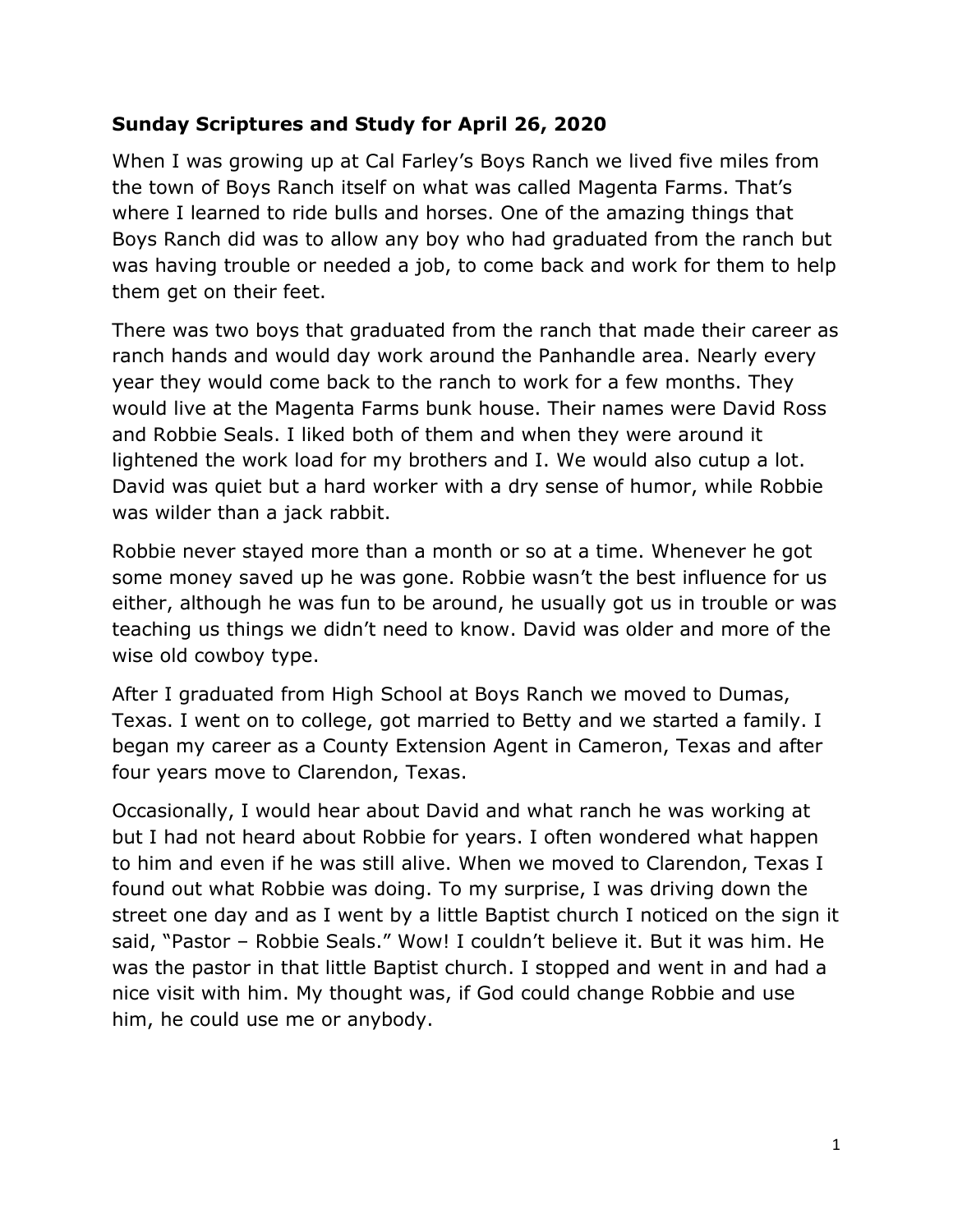In the Bible, who was the first persons God used to show his greatness, care and compassion expressed in and through them for the world to see the living God?

1) Start with prayer (Use your own words or the prayer below to help you get started)

Holy Spirit we invite you to be with us this morning again as we worship, pray and hear the Word of God. Spirit of truth bring new revelation to us this morning from our time of worship, prayer and hearing the Word. May we be refreshed, encouraged and strengthened by you this morning and may we know the presence of Christ's peace this morning. Give our nation a hunger and thirst for truth and righteousness and empower the church for Christ's honor and glory.

Father consume us with your love. Give us a Holy passion for you and a Holy Fire for the things of God. Cause us to love you more and love others the way you do. May we have the mind of Christ, the heart of Christ, the eyes of Christ, the voice of Christ, and the love of Christ, in his precious name we pray. Amen.

- 2) Listen to or sing your favorite hymn or song. Here are a few examples:
	- a. Worthy Is The Lamb
	- b. Give Thanks
	- c. Victory In Jesus
	- d. Be Thou My Vision
	- e. Take My Life and Let It Be Consecrated To Thee
	- f. Revelation Song
- 3) Follow this with the tithes/offerings

Tithes and offerings to God are an act of our worship and recognition of who is truly the creator and provider of all things. Thank you Father for all that you give us and for every spiritual gift. We offer ourselves as living sacrifices for your pleasure and purposes. We have been blessed, so may we be a blessing to others as you bring them into our lives. All praise, honor, and glory be yours. Amen.

**(Note to the church: Again, Thank you so much for your faithfulness in your tithes and offerings. Many of you have brought them by or mailed them to the church.)**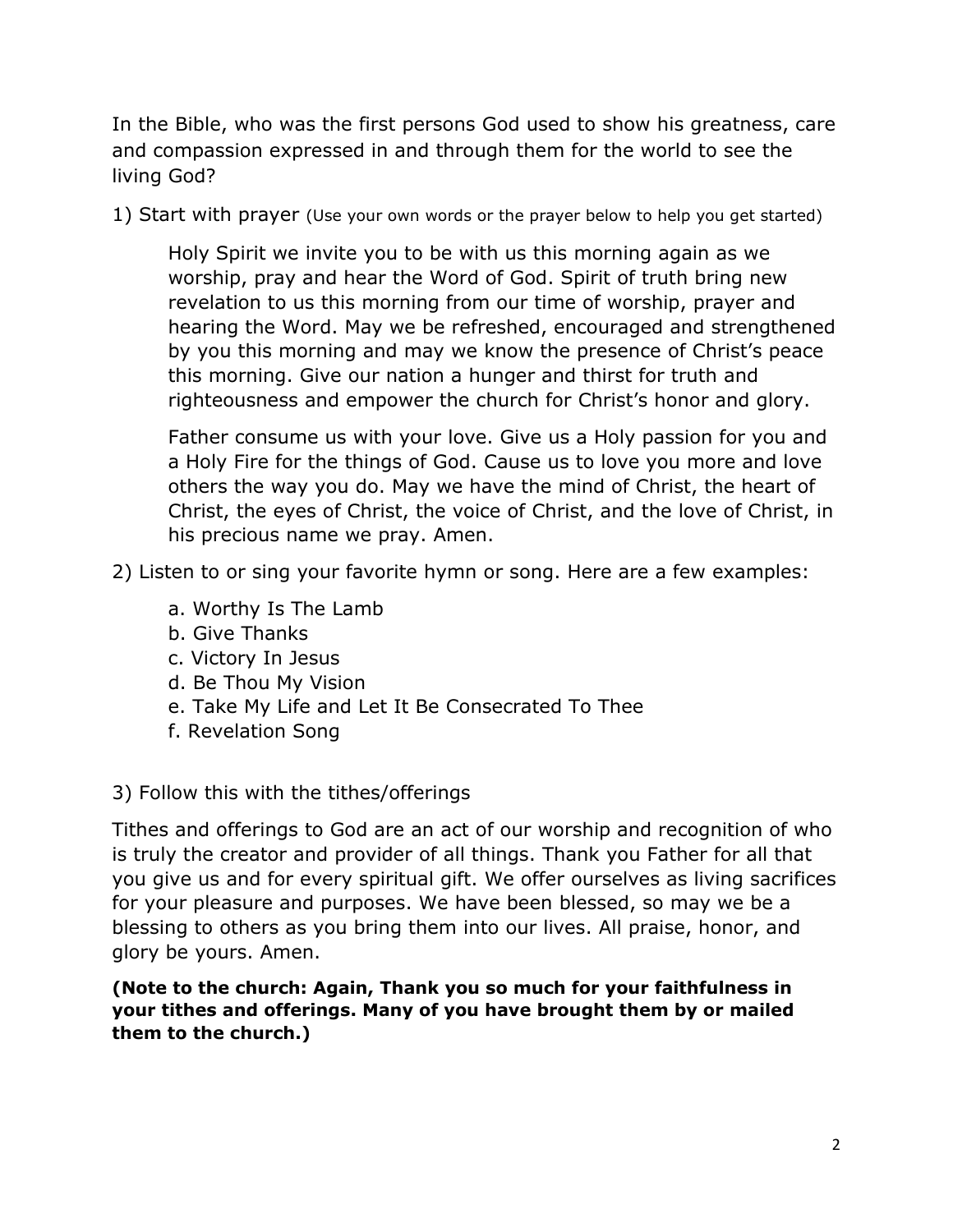4) Psalter Reading **Psalm 143 (Read from your Bible)** 

Read Psalm 143 and make it your own prayer before you read scripture and study the next section. Use the Psalm to lead your prayer and ask the Holy Spirit to open your heart up to the truths of God's Word.

5) Scripture Reading and study. What does it look like to be used by God?

# **Genesis 23:1-6 (NIV)**

 $1$  Sarah lived to be a hundred and twenty-seven years old.

 $2$  She died at Kiriath Arba (that is, Hebron) in the land of Canaan, and Abraham went to mourn for Sarah and to weep over her.

 $3$  Then Abraham rose from beside his dead wife and spoke to the Hittites. He said,

<sup>4</sup> "I am an alien and a stranger among you. Sell me some property for a burial site here so I can bury my dead."

 $5$  The Hittites replied to Abraham,

<sup>6</sup>"Sir, listen to us. **You are a mighty prince among us.** Bury your dead in the choicest of our tombs. None of us will refuse you his tomb for burying your dead."

In Genesis 12:2 God told Abraham (Abram) that he would be blessed to be a blessing. God's hand and favor was upon him because Abraham believed what God said to him. In the scriptures above I want to focus on just one part:

<sup>6</sup>"Sir, listen to us. **You are a mighty prince among us.** Bury your dead in the choicest of our tombs.

Ray Vander Laan makes an interesting commentary on this one scripture. Even though this set of scriptures is talking about the death of Sarah, this one verse points out how the Hittites viewed Abraham. In verse 4, Abraham said he was a stranger among the Hittites. However, they called him a "mighty prince." Abraham, Sarah and family had left their home and had traveled many miles following the God of the Bible. They were living among a pagan culture. They were the only believers there. They were living such distinctive, godly lives that the Hittites noticed it and noticed the God they served. It is one of the first examples in the Bible of God's people living out the mission of God so that people would know who God is and what he is like.

God could have made himself known in any number of amazing ways, however he chooses ordinary human partners like Abraham and Sarah. He also chooses us. What should it look like to be a partner with God?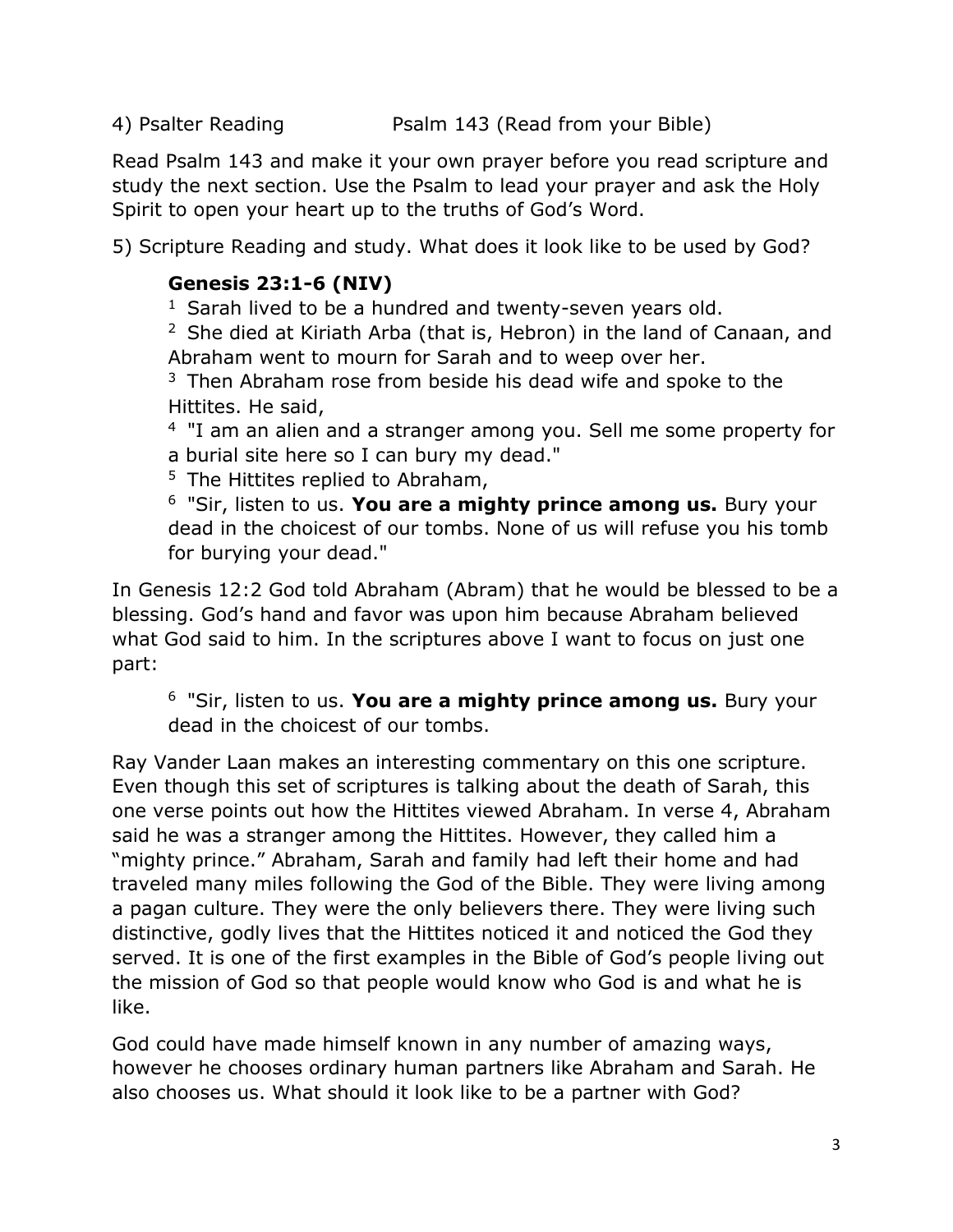It is rather simple as taught in scripture. Be like Jesus or a better way of looking at it is to let Jesus live though us, so others see him in us.

## **James 1:25 (NIV)**

*<sup>25</sup>But the man who looks intently into the perfect law that gives freedom, and continues to do this, not forgetting what he has heard, but doing it--he will be blessed in what he does.* 

Have you ever looked down in a perfectly calm pool of water to see your reflection? Same as looking into a mirror. James is talking about a person looking into the mirror of the Bible. Not just a glance or flipping pages. But really looking at it! Standing in front of Psalm 51 or Psalm 22. Psalm 51 is about forgiveness and Psalm 22 is a description of Jesus' death on the cross hundreds of years before it happened. Or, what about Galatians 2:20? My favorite verse and one I have memorized. I encourage you to look it up and stand in front of it for a few minutes reflecting on what it means to you.

The Bible not only speaks to us but it also reflects on how we are living. James is talking about a person who each day opens the Word and knows it well enough to be guided by it and knows it well of enough to know when their reflection is not what it is supposed to be. The promise that James gives is that the man (person) that really reads it and then does what they have heard or read will be blessed. Remember in Jesus' day few people had access to the word of God so it had to be read aloud by priest for people to hear it. We have the best of both worlds we get to hear it and read it for ourselves anytime we want. We don't really have any excuses, do we?

We come to God's Word, Jesus just as we are. We let the Word change us and prompt us to act in a way that reflects Jesus more and more. It is a blessing first to be a part of God's family and then even more as we become the hands and feet of Jesus in a hurting world.

### **Galatians 6:7-10 (NIV)**

 $7$  Do not be deceived: God cannot be mocked. A man reaps what he sows.

 $8$  The one who sows to please his sinful nature, from that nature will reap destruction; the one who sows to please the Spirit, from the Spirit will reap eternal life.

 $9$  Let us not become weary in doing good, for at the proper time we will reap a harvest if we do not give up.

 $10$  Therefore, as we have opportunity, let us do good to all people, especially to those who belong to the family of believers.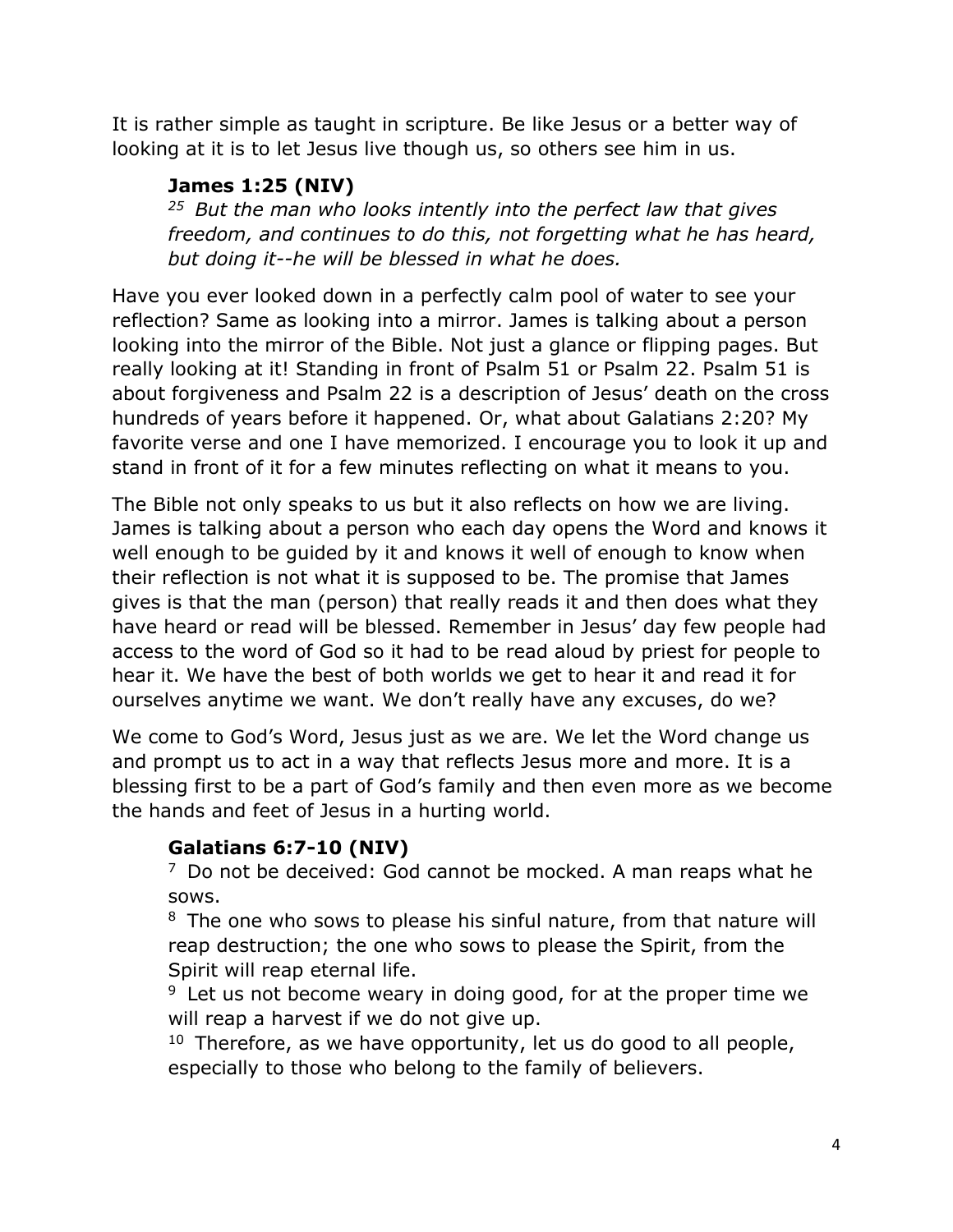Another way to look at this from a mirror standpoint is to think how the principle of sowing and reaping works. If you were to stand in front of the mirror and smile, what would you see? Now if you make an angry face, what do you see? Now open you hand up as if you are giving something to someone. Stretch out your hand and close it as if taking something away.

What's the point? Getting this point is critical to understanding what Jesus did and what he expects us to do. When you smile in front of a mirror what did you see? Your reflection of a man/women smiling back. And when you glared at it angrily that person glared back the same way. When you hold your hand out in a giving gesture, the hand in the mirror is doing the same. And, when you reach out as to take something away the hand in the mirror is reaching as to take something away from you. The principle of sowing and reaping.

Jesus set the example of giving up his life for us only to receive it back and open the door up for us to do the same. We are not called to physically die but to become living sacrifices on Jesus' behalf (Romans 12:1). When we give up our life of worldly living we receive it back to live for Jesus in this world and into eternity. But, there is more.

If we bless others, we are blessed. If we withhold blessings, our blessing are withheld. As we do, so it will be done to us. If we live by taking, it will eventually be taken from us. If we live a life of giving it will, in the end, be given to us.

If we condemn others, we will be condemned by others. Forgive others and God will forgive us. Judge others and we will be judged by others. Live with a closed hand and His hand will be closed to us. Live with an open hand and His hand will be opened to us. What we give will be given back. What we take will be taken back. I hope by now you get the picture or the reflection.

Here are some examples from Proverbs:

## **Proverbs 16:3 (NIV)**

*<sup>3</sup>Commit to the LORD whatever you do, and your plans will succeed.* 

### **Proverbs 15:18-19 (NIV)**

*<sup>18</sup>A hot-tempered man stirs up dissension, but a patient man calms a quarrel.* 

*<sup>19</sup>The way of the sluggard is blocked with thorns, but the path of the upright is a highway.*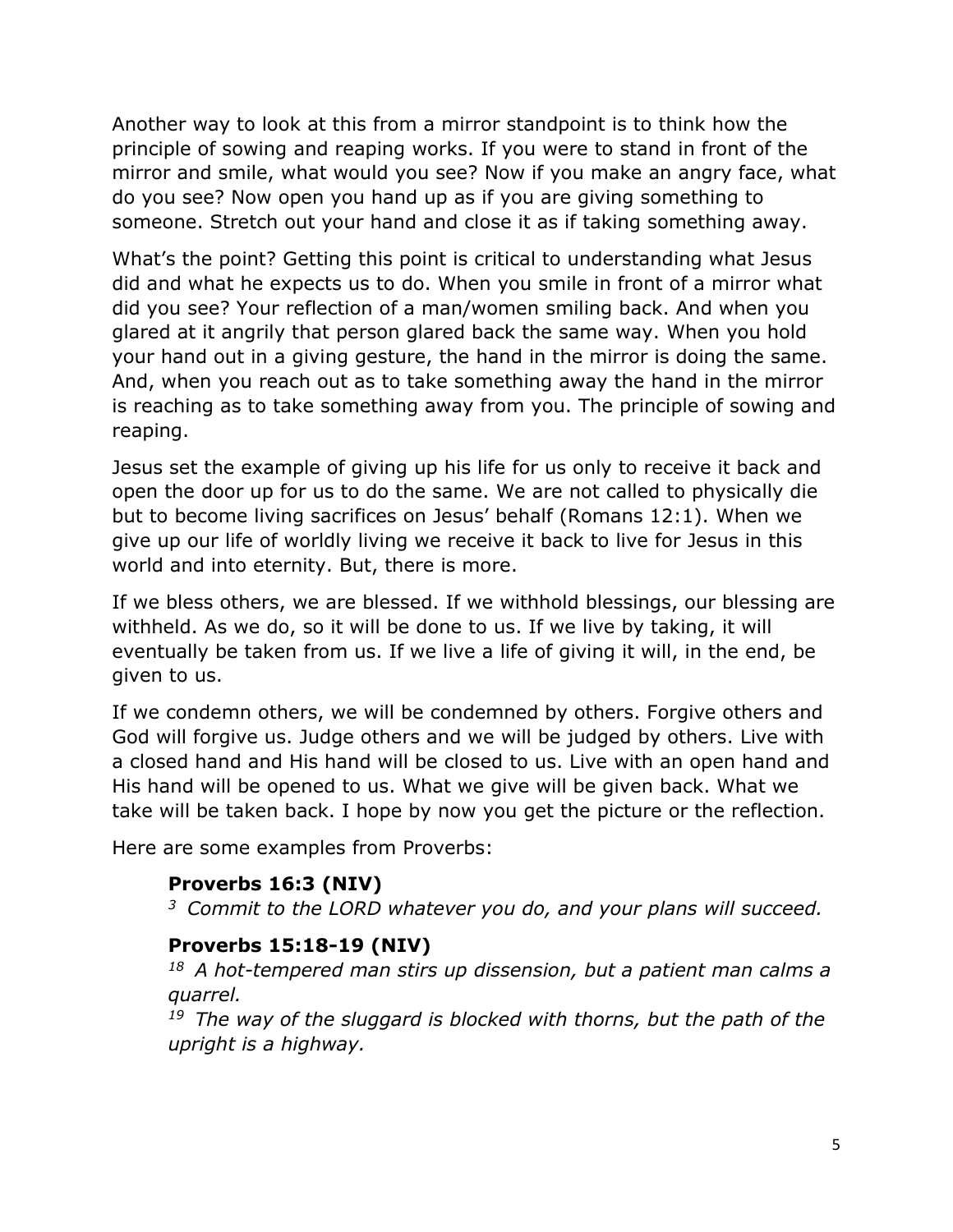### *Proverbs 15:23 (NIV)*

*<sup>23</sup>A man finds joy in giving an apt reply-- and how good is a timely word!* 

### **Proverbs 16:24 (NIV)**

*<sup>24</sup>Pleasant words are a honeycomb, sweet to the soul and healing to the bones.*

### **Proverbs 16:28-29 (NIV)**

*<sup>28</sup>A perverse man stirs up dissension, and a gossip separates close friends.* 

*<sup>29</sup>A violent man entices his neighbor and leads him down a path that is not good.* 

## **Proverbs 19:17 (NIV)**

*<sup>17</sup>He who is kind to the poor lends to the LORD, and he will reward him for what he has done.* 

## **Proverbs 17:9 (NIV)**

*<sup>9</sup>He who covers over an offense promotes love, but whoever repeats the matter separates close friends.* 

We can reflect Christ living in us by what we do or don't do. Just like the Hittites saw how Abraham and Sarah lived, so the world sees how we live and who we live for. Therefore, we want to live a life of love, of giving, of blessing, of compassion, of forgiveness, of mercy, of grace and of sacrifice. Then we will receive the same back. Better yet, we will bless others and honor God our Father and Christ our Savior. Today make it your goal to treat others the very way you want to be treated.

Let's be reminded every time we look in a mirror of the principle of sowing and reaping and think about how we are living. May it remind us to measure our life in the mirror of God's Word and not be afraid to reflect on what is really going on in our hearts. The key is that when we see, we make the needed adjustments. May you be empowered by God's indwelling Spirit to live as Christ lived, love as Christ loved, give as Christ gave, speak as Christ spoke, forgive as Christ forgave, encourage as Christ encouraged, pray as Christ prayed, shine as Christ shined.

## **Galatians 2:20 (NIV)**

 $20$  I have been crucified with Christ and I no longer live, but Christ lives in me. The life I live in the body, I live by faith in the Son of God, who loved me and gave himself for me.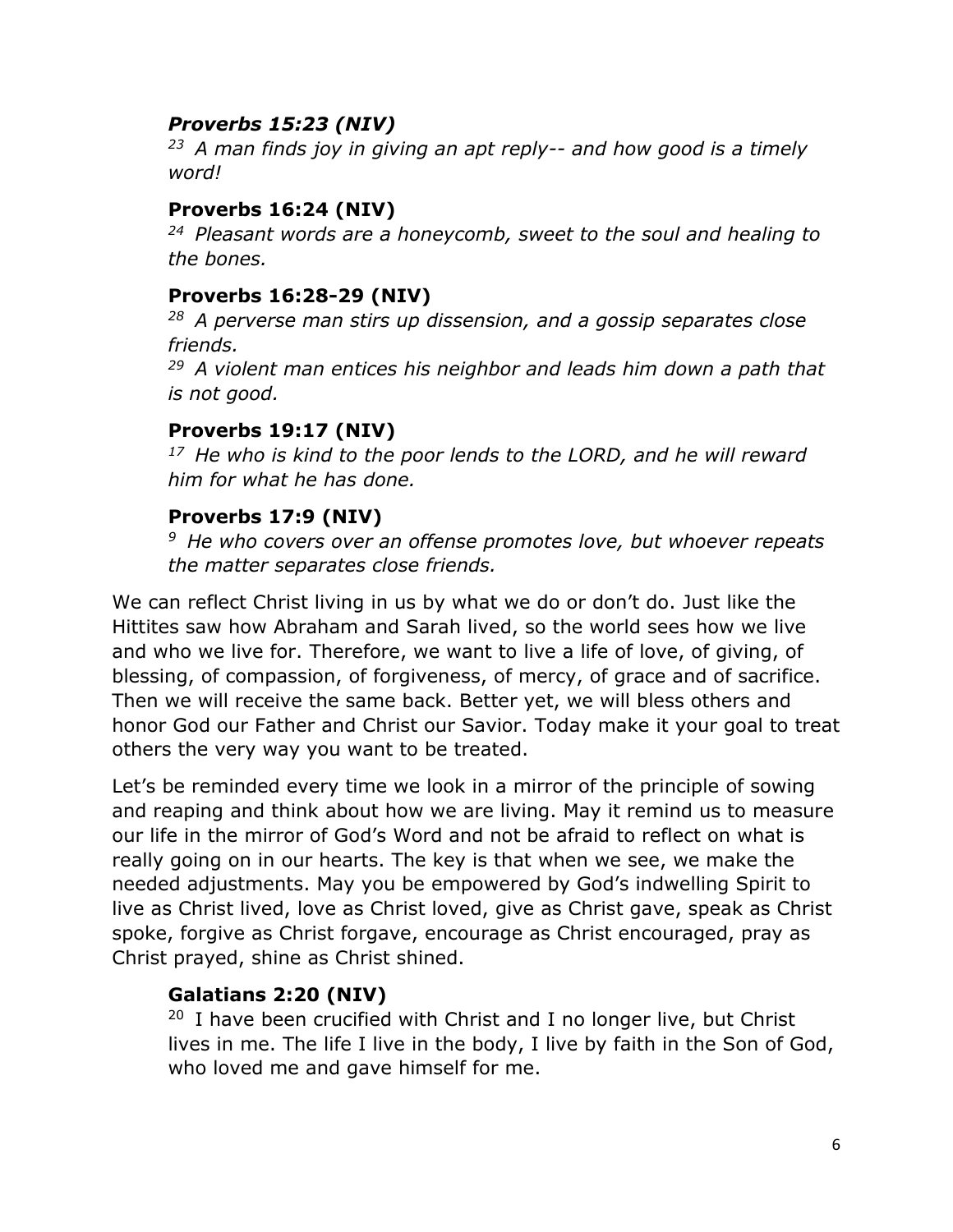6) Prayer Concerns: Julia Putnam, Ann Keefer, Judy Draper, Brenda Stam, Ellis Hise, Jason Beard, those suffering from the effects of the coronavirus, our nations' leaders, and that the church would rise up in revival and be used powerfully by God to bring salvation and healing to our land.

Thursday, May 7 is the National Day of Prayer. The Ministerial Alliance has planned for all the churches to open their doors from 8:00 to 5:00 for people to come and go at their convenience to pray for the nation. It will give us a chance to get back in the church and for us to come together as a community to pray while still social distancing. Depending on what the governor says Monday, there is a chance we might get to be back in church on Sunday, May 5. Please do not announce that yet. Let's wait until Monday to see what he says.

For now let's focus on the National Day of Prayer as our first opportunity to come back to church. We can expect there will be some restrictions on how many can be in the church at one time praying and self-distancing will likely still be in place. I will sent more information after Monday. I will also ask the Worship Committee to make plans to serve communion to each person that comes that day to pray.

Use the scriptures and prayer below to guide your prayers for this morning:

## **Hebrews 10:19-22 (NIV)**

*<sup>19</sup>Therefore, brothers, since we have confidence to enter the Most Holy Place by the blood of Jesus,* 

*<sup>20</sup>by a new and living way opened for us through the curtain, that is, his body, <sup>21</sup>and since we have a great priest over the house of God, <sup>22</sup>let us draw near to God with a sincere heart in full assurance of faith, having our hearts sprinkled to cleanse us from a guilty conscience and having our bodies washed with pure water.* 

## **Ephesians 2:18-22 (NIV)**

*<sup>18</sup>For through him we both have access to the Father by one Spirit. <sup>19</sup>Consequently, you are no longer foreigners and aliens, but fellow citizens with God's people and members of God's household,* 

*<sup>20</sup>built on the foundation of the apostles and prophets, with Christ Jesus himself as the chief cornerstone.* 

*<sup>21</sup>In him the whole building is joined together and rises to become a holy temple in the Lord.* 

*<sup>22</sup>And in him you too are being built together to become a dwelling in which God lives by his Spirit.*